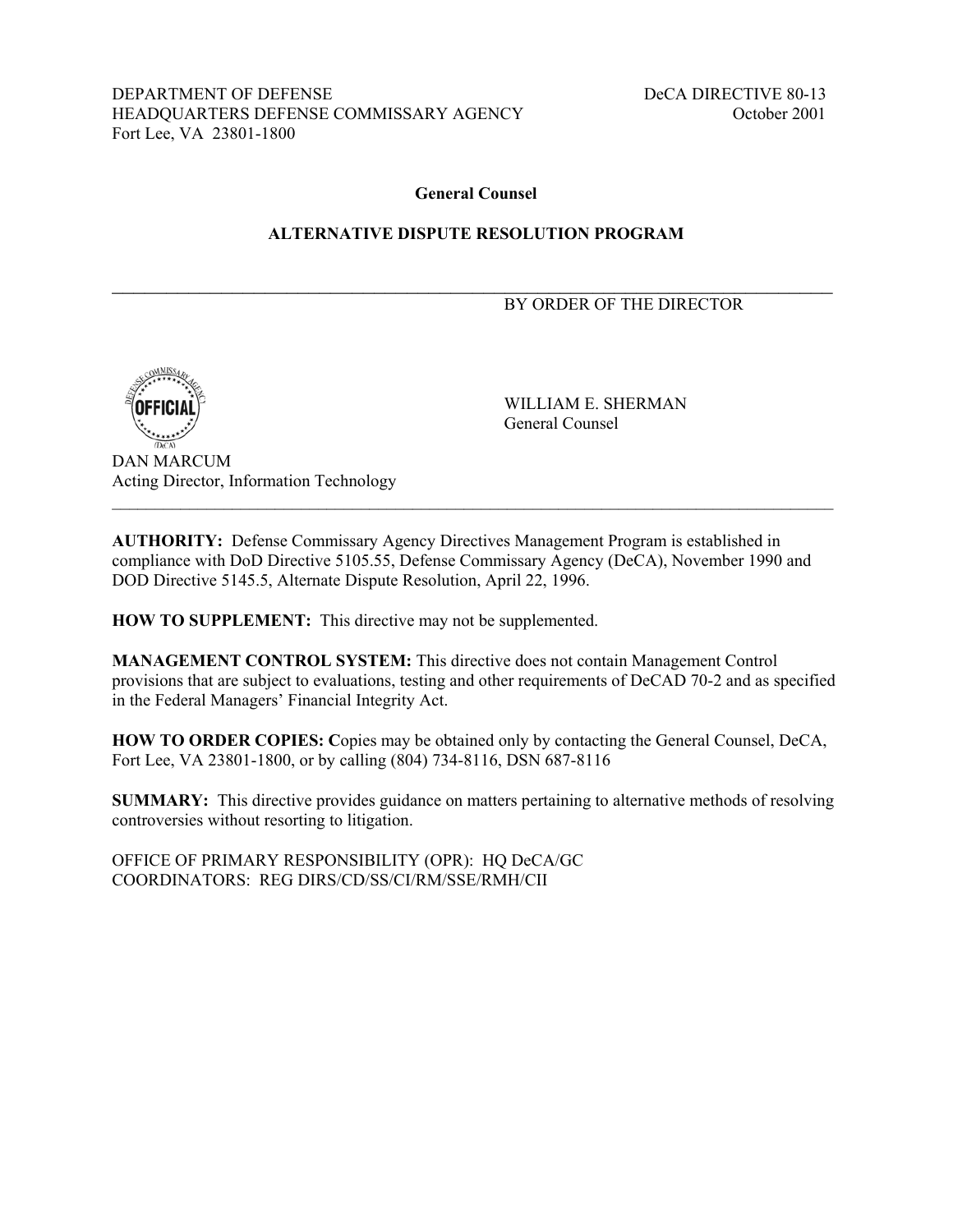# Table of Contents

| 1. Purpose                |                |
|---------------------------|----------------|
| 2. Policy                 | 2              |
| 3. Terms                  | 2              |
| 4. Responsibilities       | 3              |
| 5. Procedures             | $\overline{4}$ |
| 6. Reporting Requirements | 5              |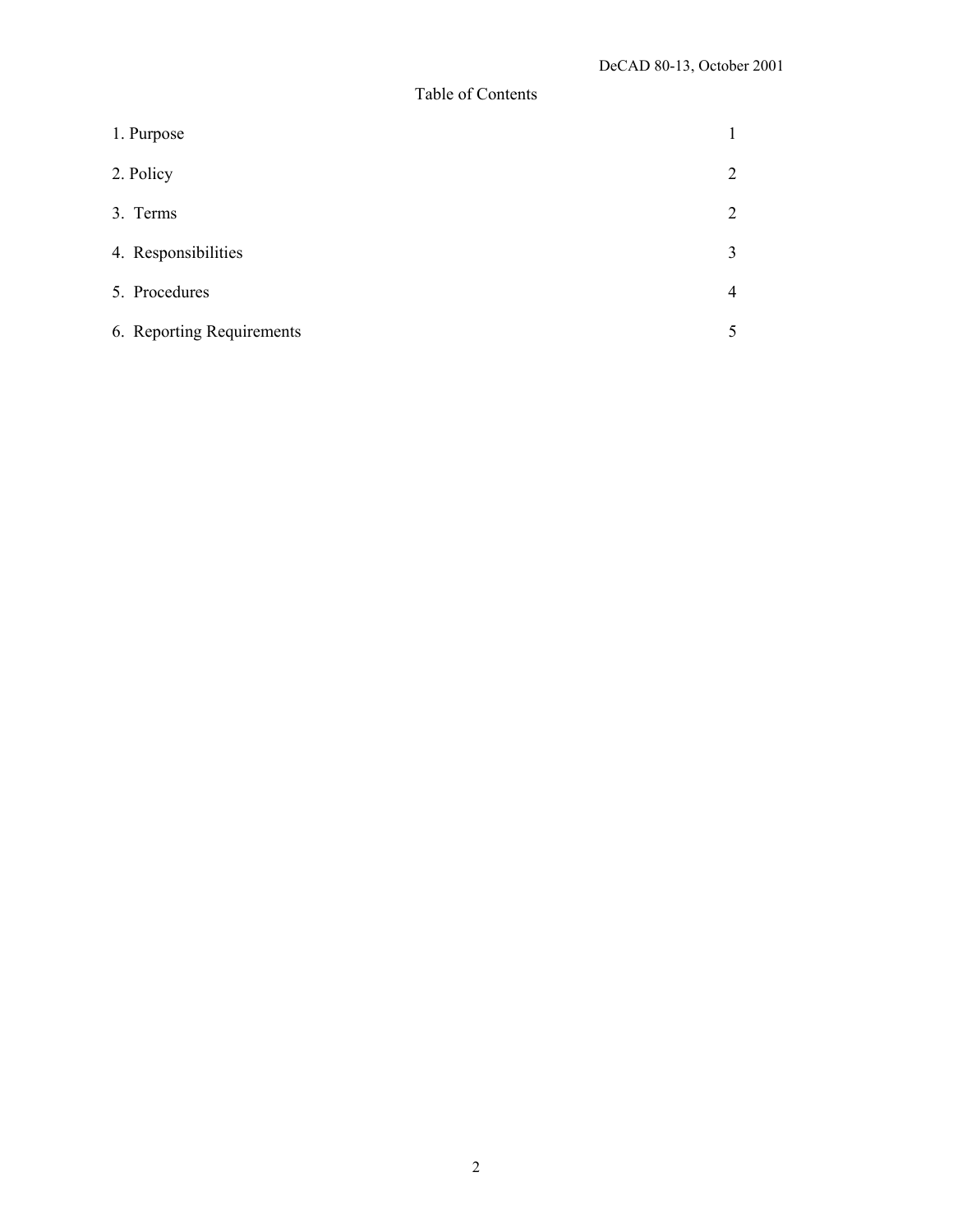#### **1. PURPOSE**:

a. As part of the effort to make the Defense Commissary Agency (DeCA) operate in a more efficient and effective manner, and to encourage, where possible, consensual resolution of disputes and issues in controversy by means other than administrative or judicial litigation, DeCA will make the greatest possible use of alternative dispute resolution (ADR).

b. The goal of ADR is to promote voluntary, informal, and consensual resolution of issues in controversy in a more timely and less costly manner. It attempts to define the real issues, promote communication and minimize distraction from the mission.

c. This directive implements the Administrative Dispute Resolution Acts of 1990 and 1996 (5 USC 571 *et. seq.)* and authorizes the use of alternative dispute resolution techniques within DeCA. This directive provides internal guidance only. Neither the ADR Act nor this Directive confers any additional right on a party to an issue in controversy with DeCA.

d. This directive applies to HQ DeCA, Field Operating Agencies (FOAs), Regions, Zones, Commissary Stores and Central Distribution Centers.

## **2. POLICY**:

a. It is DeCA policy to use ADR to the maximum extent practicable and appropriate to resolve issues in controversy at the earliest stage feasible, by the fastest and least costly method possible. ADR may be used to resolve the entire issue in controversy or to resolve any portion of an issue in controversy. ADR complements DeCA's corporate philosophy of "doing the right thing, every time, all the time," and the basic principles of honesty, integrity and fairness. However, ADR itself will not be used as an excuse or reason for "settling" a case. Further, ADR will only be entered into in good faith. For example, it would be improper to enter into ADR if in doing so we imply that a solution sought may be available where we cannot legally or practically grant that remedy.

b. While every dispute is a potential candidate for resolution by ADR, it may not be appropriate in every case. ADR will not be used:

- (1) Where an employee's employment with the Agency has been terminated.
- (2) In cases of misconduct involving sexual harassment.
- (3) In cases of misconduct involving violence in the workplace
- (4) In cases of misconduct involving theft.

 (5) In cases involving non-employees such as baggers, vendor stockers, and contractual personnel.

c. In addition, the following indicators may warrant the declination of ADR for a particular issue in controversy:

(1) A definitive or authoritative resolution of the matter is required for precedential value. An ADR proceeding is not likely to be accepted generally as an authoritative precedent.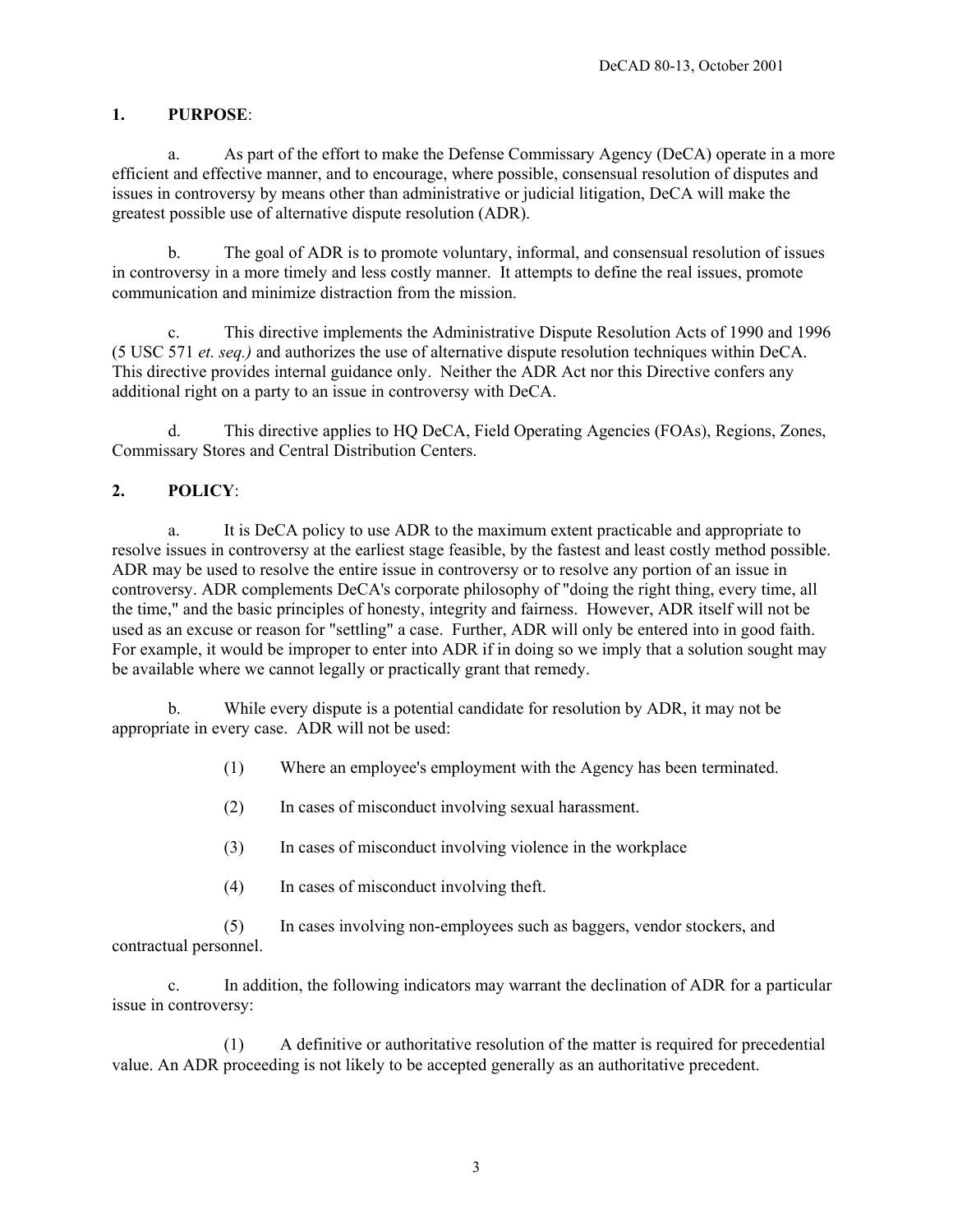(2) The matter involves or may bear upon significant questions of Government policy that require additional procedures before a final resolution may be made. An ADR proceeding would not likely serve to develop a recommended policy for the agency.

(3) Maintaining specific policies is of special importance so that variations among individual decisions would not be appropriate. Decisions in successive unrelated ADR proceedings may not reach consistent results.

(4) The matter significantly affects persons or organizations that are not parties to the proceedings.

(5) A full public record of the proceeding is important. A dispute resolution proceeding cannot provide such a record.

 (6) The agency must maintain continuing jurisdiction over the matter with authority to alter the disposition of the matter in light of changed circumstances. A dispute resolution proceeding may interfere with the agency's fulfilling that requirement.

Before declining to enter into ADR the matter will be discussed with the DeCA Alternative Dispute Resolution Specialist (ADRS) or designee.

## **3. TERMS:**

a. Alternative Dispute Resolution (ADR). Any technique for resolving issues in controversy without resort to litigation in either an administrative or judicial forum. ADR does not replace litigation, but is intended to divert from formal channels those cases that may be resolved in an informal, non-adversarial setting.

b. Alternative Dispute Resolution Specialist (ADRS). The ADRS is the General Counsel, DeCA.

c. Alternative Dispute Resolution (ADR) Coordinator. An employee, trained in the use of ADR techniques, who, as an additional duty, serves as the representative for the ADR process and facilitates the processing of ADR in DeCA. While an ADR Coordinator may be trained as a third-party neutral, he or she does not function as a neutral when performing the duties of ADR Coordinator.

d. Issue in Controversy. An issue that is material to a decision concerning an administrative program of DeCA, and regarding which there is disagreement between the agency and a person(s) who would be substantially affected by the decision.

e. Third-Party Neutral. A third-party neutral is an individual who, with respect to an issue in controversy, functions specifically to aid the parties in resolving the controversy. This individual may be a Government employee or someone outside the Government. A third-party neutral must be qualified in accordance with the accepted practices for the level of neutral sought to be employed.

# **4. RESPONSIBILITIES:**

a. The Deputy Director will appoint an ADR Coordinator for the Headquarters and Field Operating Activities, DeCA.

b. Region Directors will appoint an ADR Coordinator for their Region.

c. The General Counsel, DeCA will: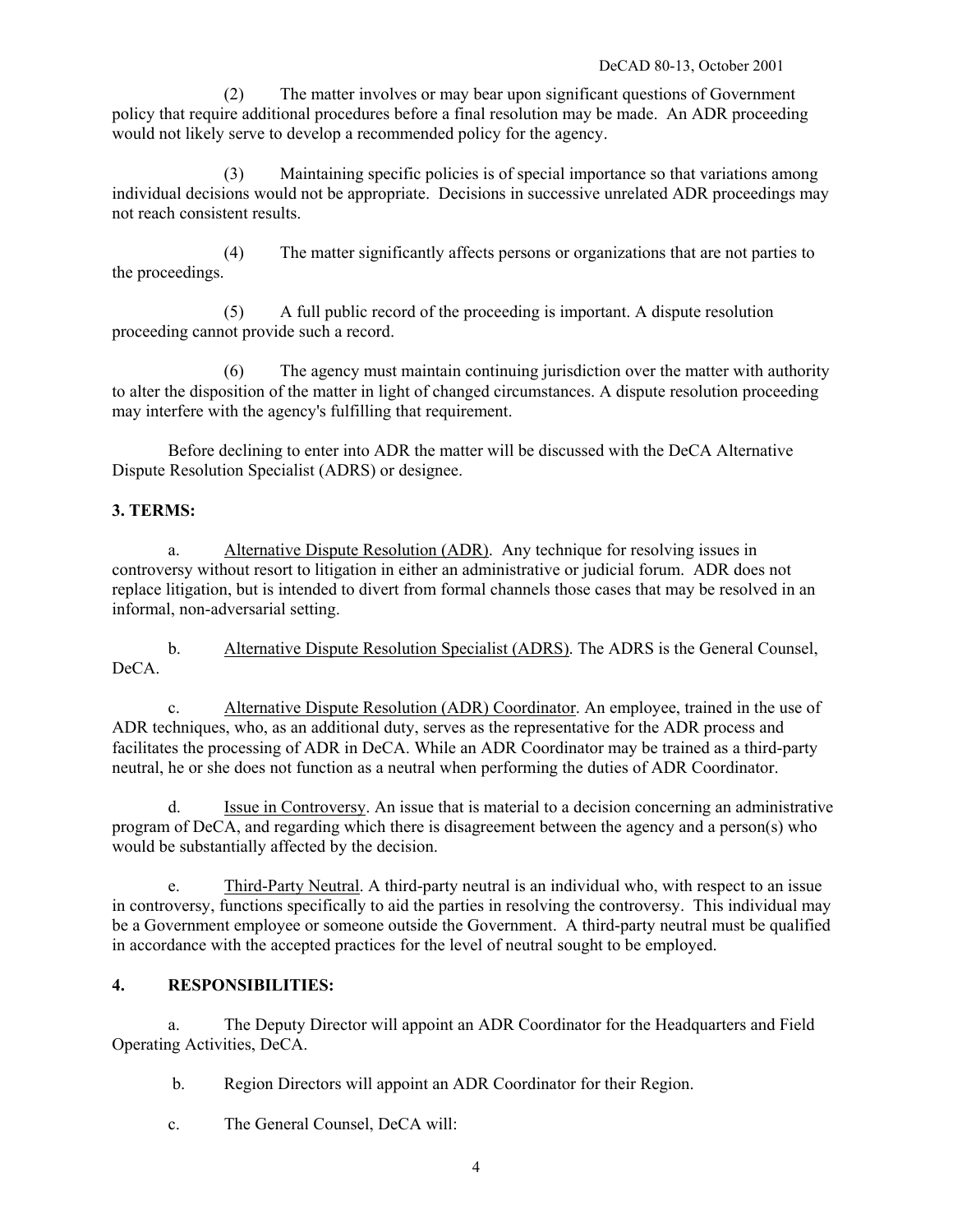(1) Serve as the DeCA Alternative Dispute Resolution Specialist (ADRS) and shall be the proponent for establishing and implementing DeCA ADR policy, plans, and guidance; and for administering the DeCA ADR program.

(2) Determine the minimum training requirements for DeCA ADR Coordinators.

(3) Monitor implementation and evaluate program execution and results.

(4) Provide information regarding ADR techniques and procedures.

(5) Review all resolutions arrived at via ADR for legal sufficiency, compile information on DeCA ADR activities, and prepare any reports required to be filed.

d. The Directors of Human Resources, Acquisition Management and Equal Employment Opportunity will develop and submit to the ADRS plans to implement ADR within their areas of responsibility throughout DeCA.

e. ADR Coordinator.

(1) Serves as an advocate for the ADR process, but does not serve as an advocate for a particular side in a controversy, or as a third-party neutral in a case he or she has processed. ADR Coordinator will make the initial determination whether an issue in controversy should be submitted to ADR in accordance with the guidelines in paragraph 2, above.

(2) Informs an interested party regarding the availability of ADR.

(3) Explains the ADR techniques available and where appropriate recommends an ADR technique to be used for a particular issue in controversy.

(4) When required for an ADR proceeding arranges for a third-party neutral.

(5) Assists in the preparation of the written agreement to participate in ADR.

(6) Files reports of ADR activities, as required by paragraph 6 of this Directive, with

the ADRS.

f. All DeCA Employees. Once the Agency has determined that a matter is appropriate for ADR, each DeCA employee or employee applicant will fully cooperate with and support the ADR Process.

## **5. PROCEDURES:**

a. ADR Plans. Separate ADR plans addressing contract and workplace disputes prepared in accordance with Paragraph 4(c) of this Directive will be developed. Each plan will address the following areas:

- (1) Purpose Statement.
- (2) ADR Processes/Techniques. Possible techniques that may be utilized
- (3) Responsibilities. The roles of participants in the ADR process.